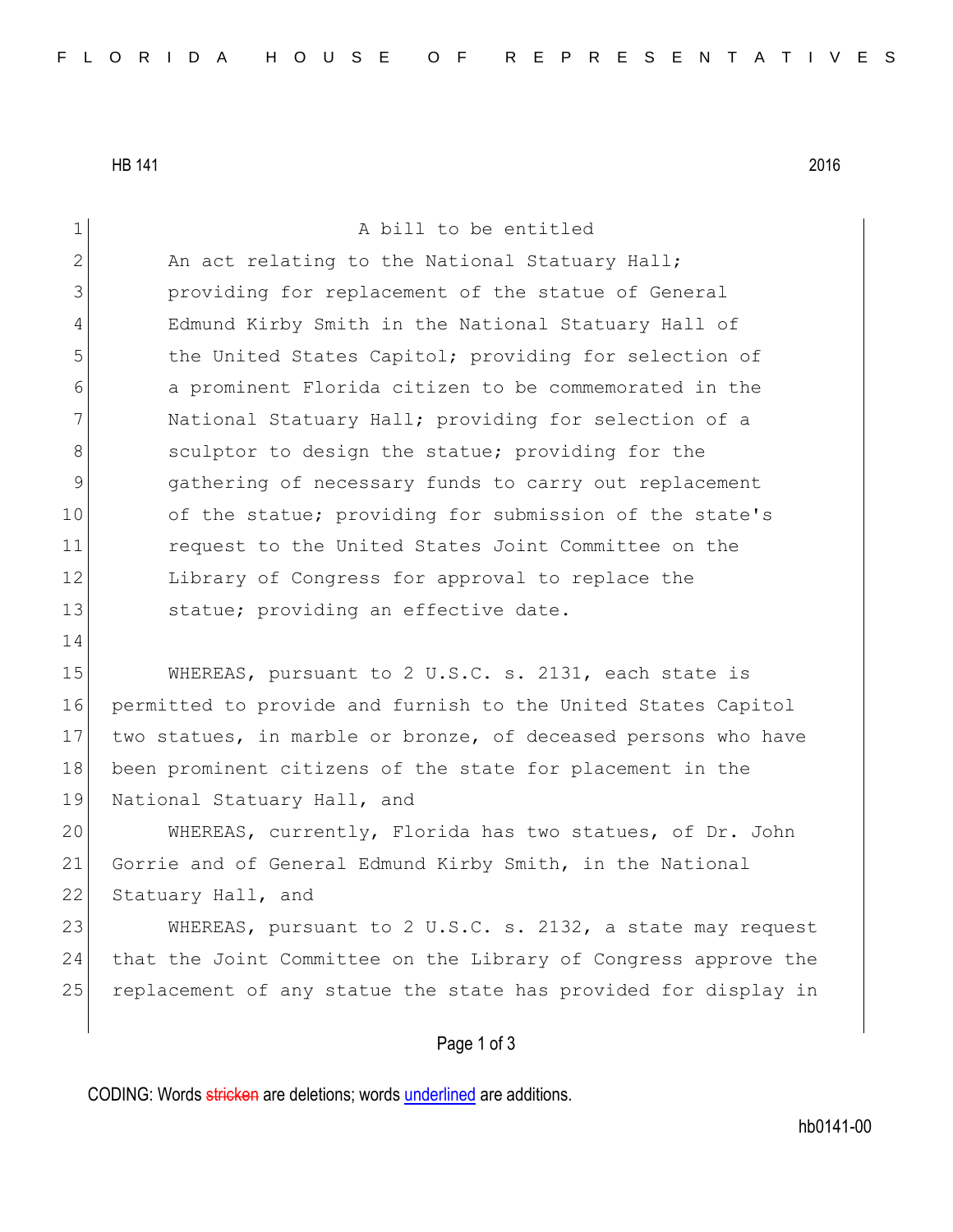HB 141 2016

| 26 | the National Statuary Hall of the United States Capitol, NOW,                |
|----|------------------------------------------------------------------------------|
| 27 | THEREFORE,                                                                   |
| 28 |                                                                              |
| 29 | Be It Enacted by the Legislature of the State of Florida:                    |
| 30 |                                                                              |
| 31 | Section 1. (1) At its first annual meeting following the                     |
| 32 | effective date of this act, the ad hoc committee of the Great                |
| 33 | Floridians Program within the Division of Historical Resources               |
| 34 | of the Department of State, as established under s.                          |
| 35 | 267.0731(1)(b), Florida Statutes, shall select, according to                 |
| 36 | guidelines prescribed by the division, a prominent Florida                   |
| 37 | citizen to be commemorated in the National Statuary Hall of the              |
| 38 | United States Capitol.                                                       |
| 39 | (2) At its first meeting following the effective date of                     |
| 40 | this act, the Florida Council on Arts and Culture, as                        |
| 41 | established under s. 265.285, Florida Statutes, shall select,                |
| 42 | according to guidelines prescribed by the Department of State, a             |
| 43 | sculptor to design a statue of the prominent Florida citizen                 |
| 44 | selected pursuant to subsection (1) for replacement of the                   |
| 45 | statue of General Edmund Kirby Smith in the National Statuary                |
| 46 | Hall and shall gather necessary funds to carry out the                       |
| 47 | replacement of the statue.                                                   |
| 48 | In accordance with 2 U.S.C. s. 2132, upon the<br>(3)                         |
| 49 | selection of a prominent Florida citizen under subsection (1)                |
| 50 | and a sculptor under subsection (2), the Legislature shall                   |
| 51 | request by memorial that the United States Joint Committee on<br>Page 2 of 3 |

CODING: Words stricken are deletions; words underlined are additions.